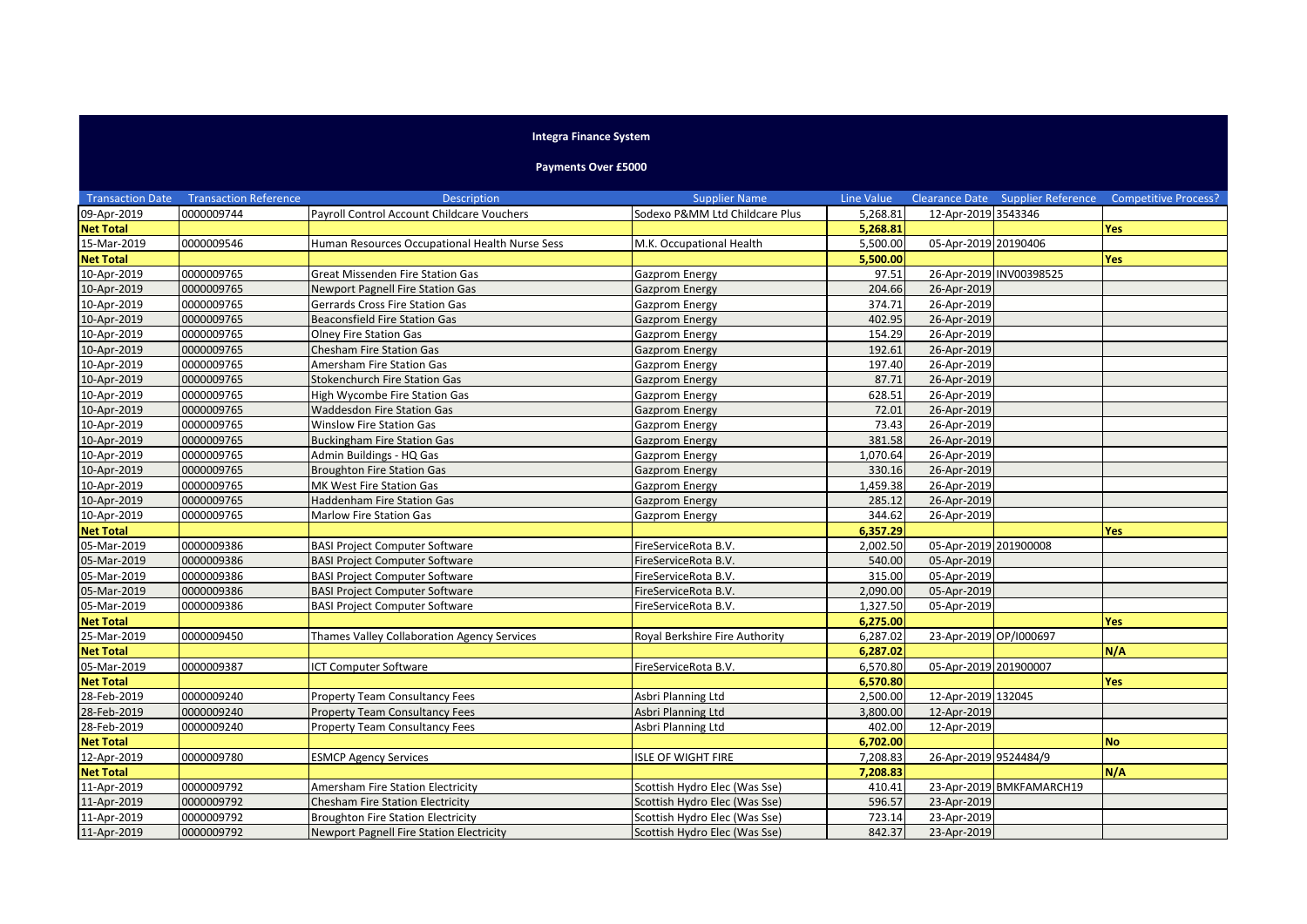| 11-Apr-2019      | 0000009792 | <b>MK West Fire Station Electricity</b>                   | Scottish Hydro Elec (Was Sse)         | 2,061.32  | 23-Apr-2019            |                          |               |
|------------------|------------|-----------------------------------------------------------|---------------------------------------|-----------|------------------------|--------------------------|---------------|
| 11-Apr-2019      | 0000009792 | <b>Haddenham Fire Station Electricity</b>                 | Scottish Hydro Elec (Was Sse)         | 234.59    | 23-Apr-2019            |                          |               |
| 11-Apr-2019      | 0000009792 | <b>Waddesdon Fire Station Electricity</b>                 | Scottish Hydro Elec (Was Sse)         | 738.98    | 23-Apr-2019            |                          |               |
| 11-Apr-2019      | 0000009792 | High Wycombe Fire Station Electricity                     | Scottish Hydro Elec (Was Sse)         | 895.48    | 23-Apr-2019            |                          |               |
| 11-Apr-2019      | 0000009792 | Beaconsfield Fire Station Electricity                     | Scottish Hydro Elec (Was Sse)         | 561.54    | 23-Apr-2019            |                          |               |
| 11-Apr-2019      | 0000009792 | Gerrards Cross Fire Station Electricity                   | Scottish Hydro Elec (Was Sse)         | 774.85    | 23-Apr-2019            |                          |               |
| 11-Apr-2019      | 0000009792 | <b>Buckingham Fire Station Electricity</b>                | Scottish Hydro Elec (Was Sse)         | 596.01    | 23-Apr-2019            |                          |               |
| <b>Net Total</b> |            |                                                           |                                       | 8,435.26  |                        |                          | Yes           |
| 28-Feb-2019      | 0000009590 | <b>Transport and Workshops Employment Agency Payments</b> | Truckeast Ltd                         | 8,800.00  | 05-Apr-2019 106792     |                          |               |
| <b>Net Total</b> |            |                                                           |                                       | 8,800.00  |                        |                          | <b>Exempt</b> |
| 26-Mar-2019      | 0000009433 | <b>ESMCP Consultancy Fees</b>                             | Mott MacDonald Ltd                    | 9,100.00  | 12-Apr-2019 IN00410911 |                          |               |
| <b>Net Total</b> |            |                                                           |                                       | 9,100.00  |                        |                          | <b>Yes</b>    |
| 31-Jan-2019      | 0000009411 | Transport and Workshops Employment Agency Payments        | Truckeast Ltd                         | 9,240.00  | 05-Apr-2019 106352     |                          |               |
| <b>Net Total</b> |            |                                                           |                                       | 9,240.00  |                        |                          | <b>Exempt</b> |
| 29-Mar-2019      | 0000009559 | Transport and Workshops Employment Agency Payments        | Truckeast Ltd                         | 9,240.00  | 12-Apr-2019 107289     |                          |               |
| <b>Net Total</b> |            |                                                           |                                       | 9,240.00  |                        |                          | <b>Exempt</b> |
| 29-Mar-2019      | 0000009556 | <b>Operational Training Staff Training Fees</b>           | South Central Ambulance Service       | 2,458.00  |                        | 12-Apr-2019 INV0050679   |               |
| 29-Mar-2019      | 0000009556 | <b>Operational Training Staff Training Fees</b>           | South Central Ambulance Service       | 2,458.00  | 12-Apr-2019            |                          |               |
| 29-Mar-2019      | 0000009556 | <b>Operational Training Staff Training Fees</b>           | South Central Ambulance Service       | 2,458.00  | 12-Apr-2019            |                          |               |
| 29-Mar-2019      | 0000009556 | <b>Operational Training Staff Training Fees</b>           | South Central Ambulance Service       | 2,458.00  | 12-Apr-2019            |                          |               |
| <b>Net Total</b> |            |                                                           |                                       | 9,832.00  |                        |                          | N/A           |
| 10-Apr-2019      | 0000009846 | <b>ICT Computer Software</b>                              | Airbus Defence And Space              | 11,220.00 | 26-Apr-2019 IN033049   |                          |               |
| <b>Net Total</b> |            |                                                           |                                       | 11,220.00 |                        |                          | Yes           |
| 25-Mar-2019      | 0000009460 | Transport and Workshops Diesel Oil - Gas Oil              | <b>Watson Fuels</b>                   | 12,348.00 | 05-Apr-2019 10905967   |                          |               |
| <b>Net Total</b> |            |                                                           |                                       | 12,348.00 |                        |                          | Yes           |
| 19-Mar-2019      | 0000009345 | <b>Operational Training Other Training</b>                | Lee Valley Leisure Trust              | 8,100.00  |                        | 05-Apr-2019 SL2-I0074249 |               |
| 19-Mar-2019      | 0000009345 | <b>Operational Training Water Awareness Training</b>      | Lee Valley Leisure Trust              | 5,290.00  | 05-Apr-2019            |                          |               |
| <b>Net Total</b> |            |                                                           |                                       | 13,390.00 |                        |                          | <b>Yes</b>    |
| 14-Mar-2019      | 0000009540 | <b>ICT Consultancy Fees</b>                               | Learning Pool Ltd                     | 13,700.00 | 05-Apr-2019 INV-014917 |                          |               |
| <b>Net Total</b> |            |                                                           |                                       | 13,700.00 |                        |                          | Yes           |
| 26-Mar-2019      | 0000009471 | Asset Control Account Asset Control Account               | <b>Electrical Services Hbb</b>        | 6,899.00  | 12-Apr-2019 1632       |                          |               |
| 26-Mar-2019      | 0000009471 | Asset Control Account Asset Control Account               | <b>Electrical Services Hbb</b>        | 950.00    | 12-Apr-2019            |                          |               |
| 26-Mar-2019      | 0000009471 | Asset Control Account Asset Control Account               | <b>Electrical Services Hbb</b>        | 5,971.00  | 12-Apr-2019            |                          |               |
| <b>Net Total</b> |            |                                                           |                                       | 13,820.00 |                        |                          | Yes           |
| 12-Apr-2019      | 0000009782 | <b>ICT Computer Software</b>                              | 3Tc Software                          | 14,261.10 | 26-Apr-2019 INV02717   |                          |               |
| <b>Net Total</b> |            |                                                           |                                       | 14,261.10 |                        |                          | Yes           |
| 27-Mar-2019      | 0000009749 | Democratic Representation Legal Expenses                  | Bevan Britten                         | 14,571.27 | 23-Apr-2019 10048969   |                          |               |
| <b>Net Total</b> |            |                                                           |                                       | 14,571.27 |                        |                          | N/A           |
| 26-Mar-2019      | 0000009425 | <b>Equipment Management PPE Repairs</b>                   | Bristol Uniform Limited (Care A/C)    | 16,904.00 | 12-Apr-2019 503298     |                          |               |
| <b>Net Total</b> |            |                                                           |                                       | 16,904.00 |                        |                          | <b>Yes</b>    |
| 28-Mar-2019      | 0000009452 | Payroll Control Account Payroll Control Account           | <b>BCC Pension Fund</b>               | 19,321.96 |                        | 05-Apr-2019 LGPSEESMAR19 |               |
| <b>Net Total</b> |            |                                                           |                                       | 19,321.96 |                        |                          | N/A           |
| 01-Mar-2019      | 0000009222 | Admin Buildings - Unit 7 Rents and Hire of Premises       | WE BLACK LTD                          | 20,000.00 | 05-Apr-2019 3609       |                          |               |
| <b>Net Total</b> |            |                                                           |                                       | 20,000.00 |                        |                          | N/A           |
| 19-Feb-2019      | 0000009541 | ICT Wide area network                                     | Updata Infrastructure Uk              | 21,215.22 |                        | 12-Apr-2019 6092014862   |               |
| <b>Net Total</b> |            |                                                           |                                       | 21,215.22 |                        |                          | Yes           |
| 28-Mar-2019      | 0000009558 | <b>Finance Finance SLA</b>                                | <b>Buckinghamshire County Council</b> | 27,000.00 |                        | 05-Apr-2019 2207036194   |               |
| <b>Net Total</b> |            |                                                           |                                       | 27,000.00 |                        |                          | $N/\Lambda$   |
| 28-Mar-2019      | 0000009665 | Asset Control Account Asset Control Account               | <b>Emergency One</b>                  | 30,130.00 | 23-Apr-2019 23037      |                          |               |
| <b>Net Total</b> |            |                                                           |                                       | 30,130.00 |                        |                          | Yes           |